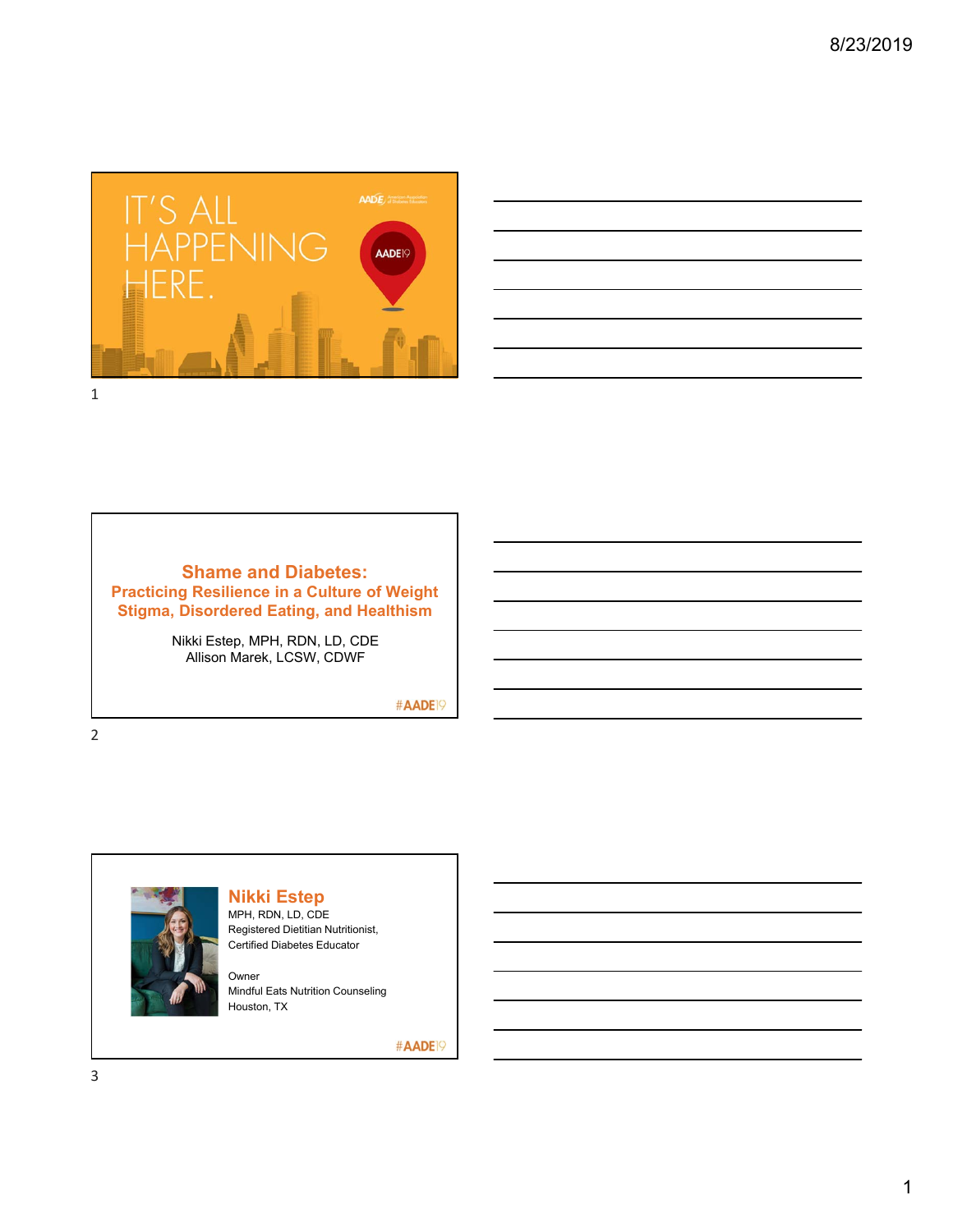

#### **Allison Marek**

LCSW, CDWF Licensed Clinical Social Worker, Certified Daring Way™ Facilitator

Program Director Psychotherapist Center for Discovery Private Practice Houston, TX #AADE<sup>19</sup> Houston, TX

4

# **Disclosure to Participants**

- 
- Notice of Requirements For Successful Completion Please refer to learning goals and objectives Learners must attend the full activity and complete the evaluation in order to claim continuing education credit/hours
- Conflict of Interest (COI) and Financial Relationship Disclosures:<br>– Nikki Estep, MPH, RDN, LD, CDE No COI/Financial Relationship to disclose<br>– Allison Marek, LCSW, CDWF No COI/Financial Relationship to disclose
- Non-Endorsement of Products:
- Accredited status does not imply endorsement by AADE, ANCC, ACPE or CDR of any commercial products displayed in conjunction with this educational activity
- Off-Label Use: Participants will be notified by speakers to any product used for a purpose other than for which it was approved by the Food and Drug Administration.

#AADE<sup>19</sup>

5

# **Objectives**

- To define shame and recognize the impact of shame on people with diabetes
- To identify shame triggers as they relate to diabetes
- To understand weight bias and its impact
- To learn strategies and skills for practicing with a weight neutral, shame resilience-based approach

#AADE<sup>19</sup>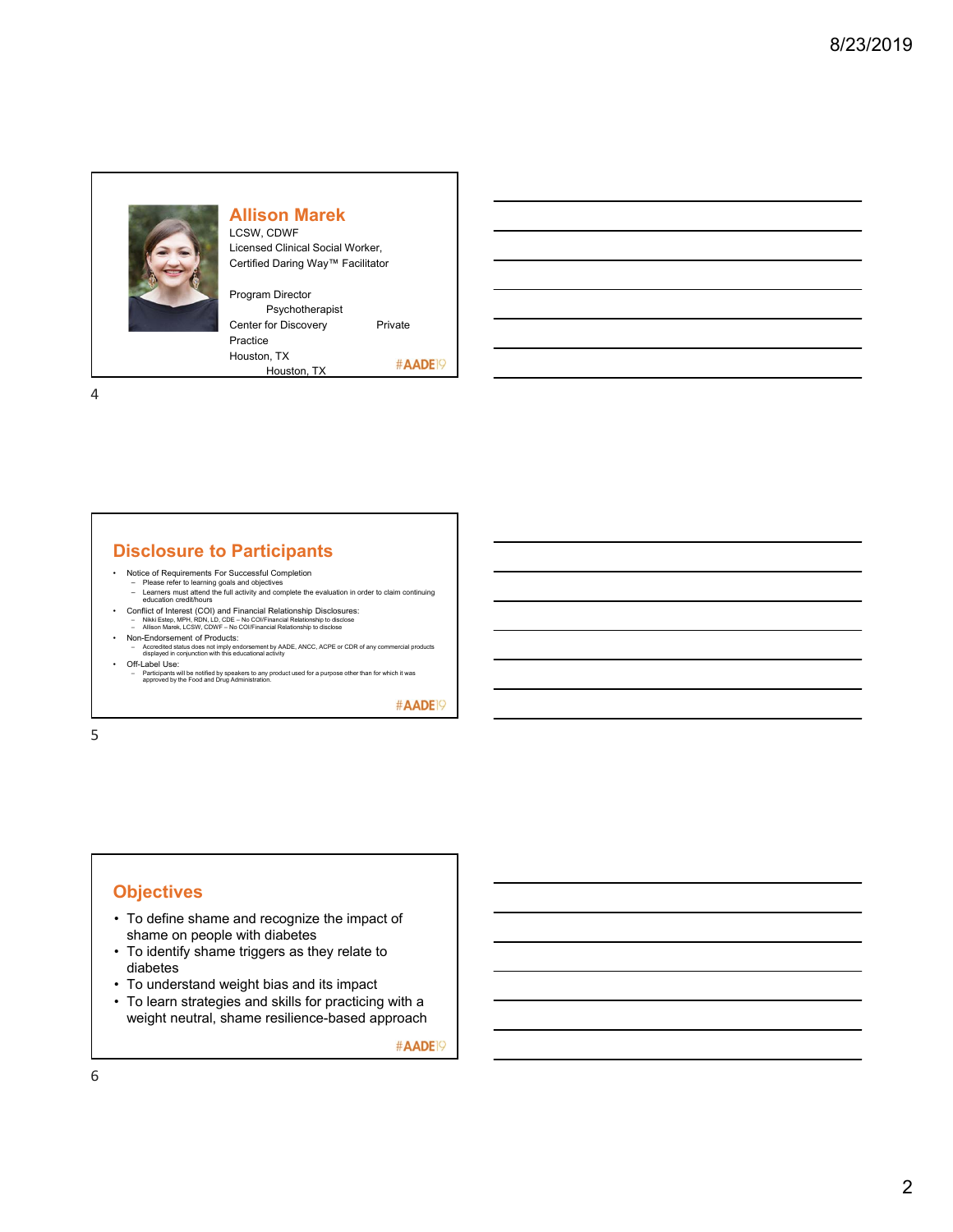## **What is Shame?**

The intensely painful or experience of believing that we are flawed and therefore unworthy of love and belonging. (Brown, 2006)



#AADE<sup>19</sup>

7

# **Speaking Shame: Comparing Self-Conscious Affects**

|                   | <b>Embarrassment</b>                       | <b>Humiliation</b>                | Guilt                                                                 | <b>Shame</b>                            |
|-------------------|--------------------------------------------|-----------------------------------|-----------------------------------------------------------------------|-----------------------------------------|
| <b>Emotions</b>   | Fleeting<br>Funny                          | Threatening<br>Degrading          | Regret and discomfort<br>due to being out of<br>alignment with values | Physiological<br>experiences            |
| <b>Thoughts</b>   | "I'll laugh about<br>this later."          | "I didn't deserve this."          | "I did something bad."<br>(focus on behavior)                         | "I am a bad parson."<br>(focus on self) |
| <b>Connection</b> | Aware that we're<br>not alone              | May feel alone in the<br>moment   | Motivates us to make<br>amends                                        | Feel alone, flawed.<br>unlovable        |
| <b>Behaviors</b>  | Shared openly                              | Seek support<br>Stand up for self | Work to realign with<br>values                                        | Fight, Flight, Freeze,<br>Perfectionism |
|                   | Marek, A. (2013) based on Brown, B. (2012) |                                   |                                                                       | <b>#AADEIQ</b>                          |

| <u> Alexandria de la contrada de la contrada de la contrada de la contrada de la contrada de la contrada de la c</u> |  |  |  |
|----------------------------------------------------------------------------------------------------------------------|--|--|--|
|                                                                                                                      |  |  |  |
|                                                                                                                      |  |  |  |
|                                                                                                                      |  |  |  |
|                                                                                                                      |  |  |  |
|                                                                                                                      |  |  |  |



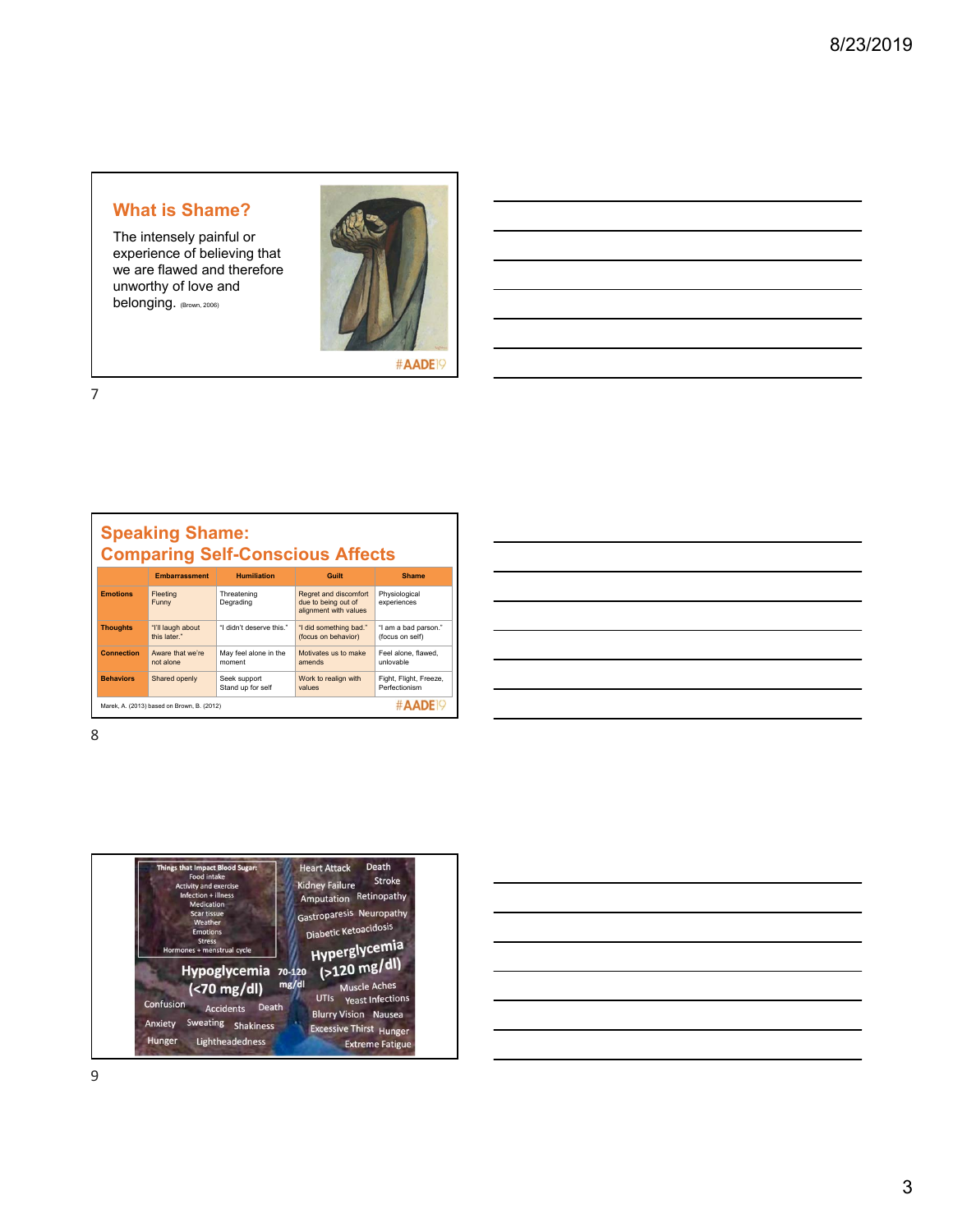

10

## **Weight Stigma Definition + Prevalence**

"The social devaluation and denigration of people perceived to carry excess weight and leads to prejudice, negative stereotyping and discrimination toward those people." (Tomiyama, 2014)

- Weight discrimination has increased by 66% in the last decade
- Seen as the last "socially acceptable" form of bias
- For women, weight discrimination is more common than race discrimination (Andreyeva, Pul, Brownell, 2008; Brochu & Esses, 2011; Puhl & Heuer, 2009)
- People in larger bodies are perceived as lazy, lacking willpower and control, unattractive (Brochu & Esses, 2011)

#AADE<sup>19</sup>

11

# **Weight Stigma in Healthcare**

- Medical professionals perceive larger patients as lazy, lacking willpower, personally to blame for their weight/health, non-compliant • Patients physicians blame weight for all
- problems and are not taken seriously Parents of larger children feel blamed and dismissed
- Medical providers spend less time
- building rapport, less time in appointments, provide less education, and are less likely to perform tests and screenings



#AADE<sub>19</sub>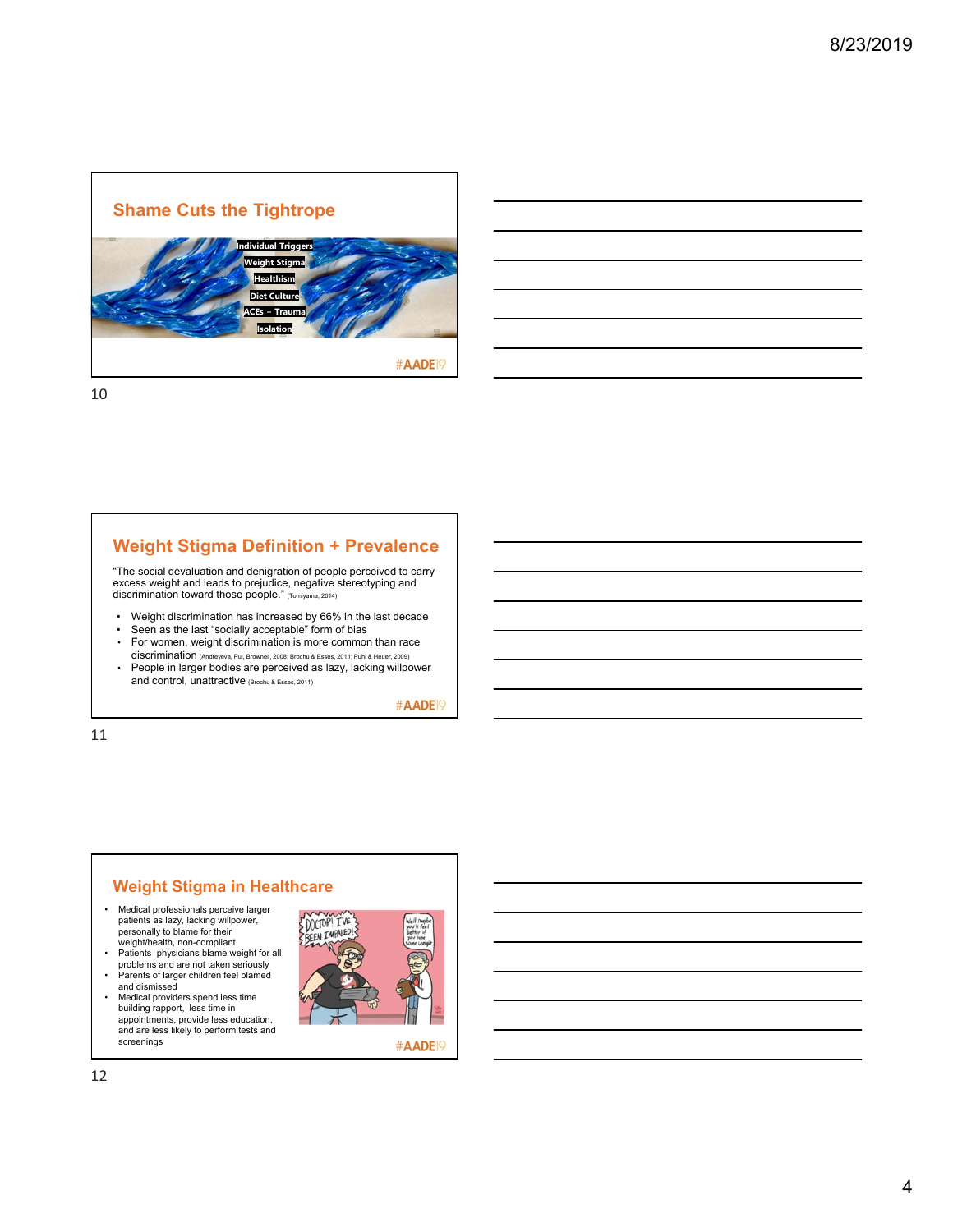#### **Weight Determinants**



"The genetic contribution to BMI may be about 70%" (NIH Clinical Guidelines on the Identification, Evaluation, and Treatment of Overweight and Obesity in Adults)

"BMI is a highly heritable human trait. Despite legitimate concerns about the environmental forces responsible for recent changes in its prevalence, this fact has not altered." (O'Rahilly, S. 2006)

#AADE<sup>19</sup>

13

## **Dangers of Dieting**

For every 10 people who diet, after 5 years, 1 will maintain weight loss, 5 will regain back to original weight, and 4 will weigh more than original weight

95% of diets fail - meaning at 5 year follow-up most have regained weight

"Weight regain to pre-intervention weight occurs regardless of whether the participant has overweight or class I, II or III obesity, and in participants with normal blood sugar, prediabetes and type 2 diabetes." (NHMRC 2013)

"…the high rate of relapse among people with obesity who have lost weight has a strong physiological basis and is not simply the result of the voluntary resumption of old habits." #AADE<sub>19</sub>

14

# **Impact of Weight Stigma** • Children as young as 3 describe overweight children as "mean,

stupid, lazy, or ugly" (Cramer & Steinwert, 1998) • Overweight or obese children experience up to twice the bullying risk than normal weight children (Brixval, Rayce, Rasmussen, Holstein, & Due, 2012) • Parents are less likely to financially support overweight children.

especially daughters (Crandall, 1991, 1995).

• Substantial evidence of discrimination in employment (hiring, wages, promotion), health care, education, mass media (Puhl & Heuer, 2009)

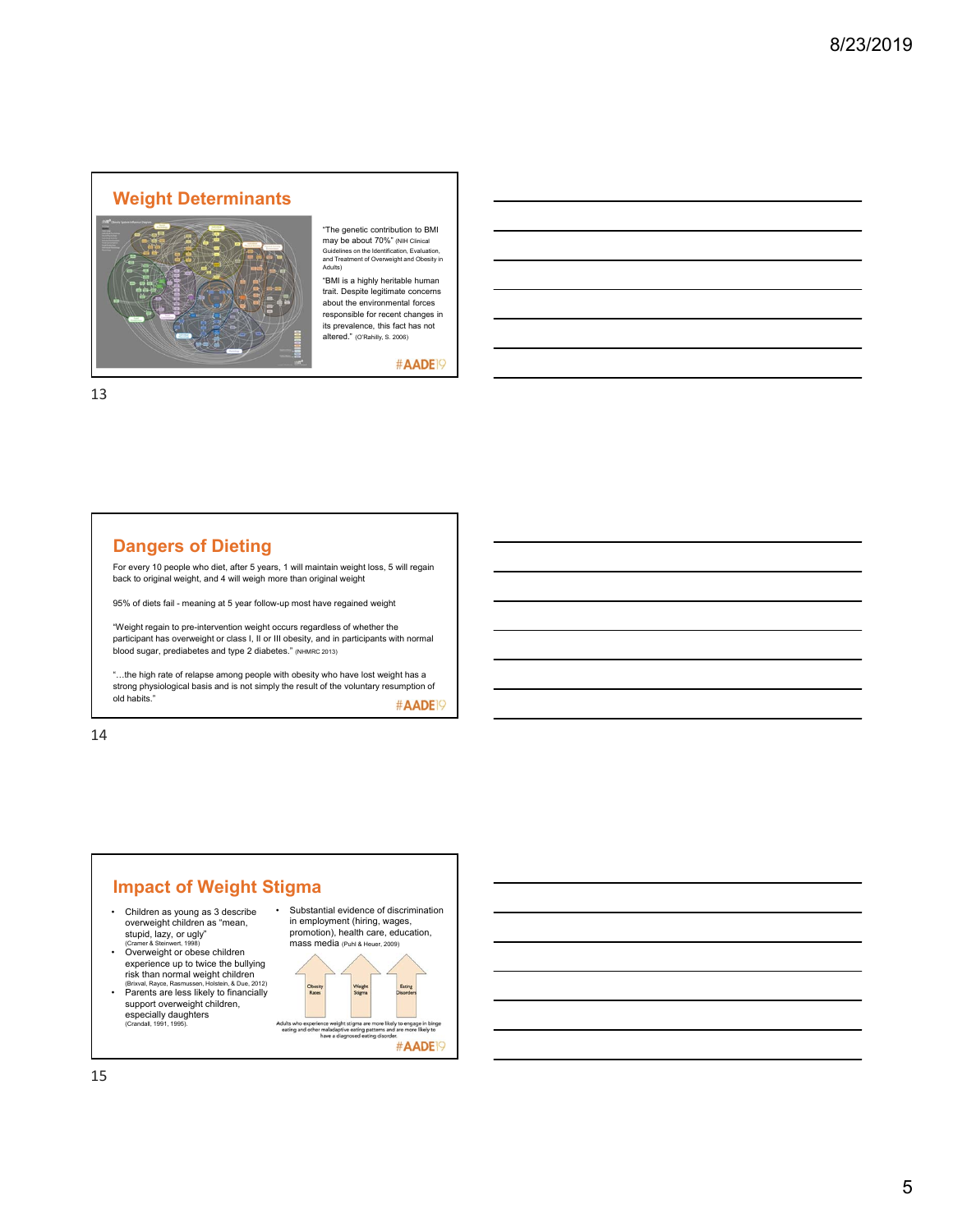|                                             | What it's like                                                                                                                                                        | With diabetes                                                                                                                                                                                                                                                                                                                                                |
|---------------------------------------------|-----------------------------------------------------------------------------------------------------------------------------------------------------------------------|--------------------------------------------------------------------------------------------------------------------------------------------------------------------------------------------------------------------------------------------------------------------------------------------------------------------------------------------------------------|
| <b>Diet Mentality</b>                       | Cutting out food groups<br>Fad diets<br>Restrict/binge cycle                                                                                                          | Eating at certain times leads to loss of hunger and fullness cues<br>Media messages about what a PWD can and cannot eat<br>Must know the macronutrient content of foods, particularly grams of carbohydrate<br>"Should you be eating that?" - food choices become open to scrutiny                                                                           |
| <b>Perfectionism</b>                        | Drive for success<br>Numbing, avoiding, escaping<br>feelings                                                                                                          | Message that life is dependent on being the "perfect diabetic"<br>"I can't let this impact anything in my life."                                                                                                                                                                                                                                             |
| <b>Trauma</b>                               | Creates need for control and<br>difficulties with trust                                                                                                               | Trauma of diagnosis and of medical emergencies<br>Medical emergencies<br>Feeling as though "my body betraved me."<br>How other people reacted to the diagnosis and how supported the PWD felt.                                                                                                                                                               |
| <b>Anxiety and</b><br><b>Depression</b>     | Excessive worry<br>Difficulty controlling the worry<br>Depressed mood<br>Fatigue or loss of energy<br>Worthlessness or excessive quilt<br>Recurrent thoughts of death | Constant vigilance on blood sugar and health<br>Anxiety of asking for help<br>Death anxiety<br>Out of range blood sugars and blood sugar variability leads to depression<br>Shame for having diabetes<br>Greater awareness of mortality at a developmentally inappropriate age (particularly<br>t1d                                                          |
| <b>Body Image +</b><br><b>Weight Stigma</b> | Thin as ideal, media, societal<br>pressure, not seeing body the way<br>that others see it                                                                             | Comments from friends, family, and media about weight and diabetes<br>Victim-blaming and stigma even within the diabetes community (t2d)<br>Rapid weight loss and weight gain around onset and diagnosis (particularly t1d)<br>Visibility of insulin pumps, continuous glucose monitoring systems (mostly t1d)<br>Constitution (DIAP) substantial insulation |

| <u> 1989 - Johann Stoff, amerikansk politiker (d. 1989)</u>                                                           |  |  |  |
|-----------------------------------------------------------------------------------------------------------------------|--|--|--|
| <u> 1989 - Andrea Andrew Maria (h. 1989).</u>                                                                         |  |  |  |
| <u> 1989 - Johann Stoff, amerikansk politiker (d. 1989)</u>                                                           |  |  |  |
| <u> 1989 - Johann Stoff, deutscher Stoffen und der Stoffen und der Stoffen und der Stoffen und der Stoffen und de</u> |  |  |  |
| <u> 1989 - Andrea Santa Andrea Andrea Andrea Andrea Andrea Andrea Andrea Andrea Andrea Andrea Andrea Andrea Andr</u>  |  |  |  |
| <u> 1989 - Andrea Santa Andrea Andrea Andrea Andrea Andrea Andrea Andrea Andrea Andrea Andrea Andrea Andrea Andr</u>  |  |  |  |
| <u> 1989 - Johann Stoff, deutscher Stoff, der Stoff, der Stoff, der Stoff, der Stoff, der Stoff, der Stoff, der S</u> |  |  |  |
|                                                                                                                       |  |  |  |

 $\overline{\phantom{0}}$ 

▃

16







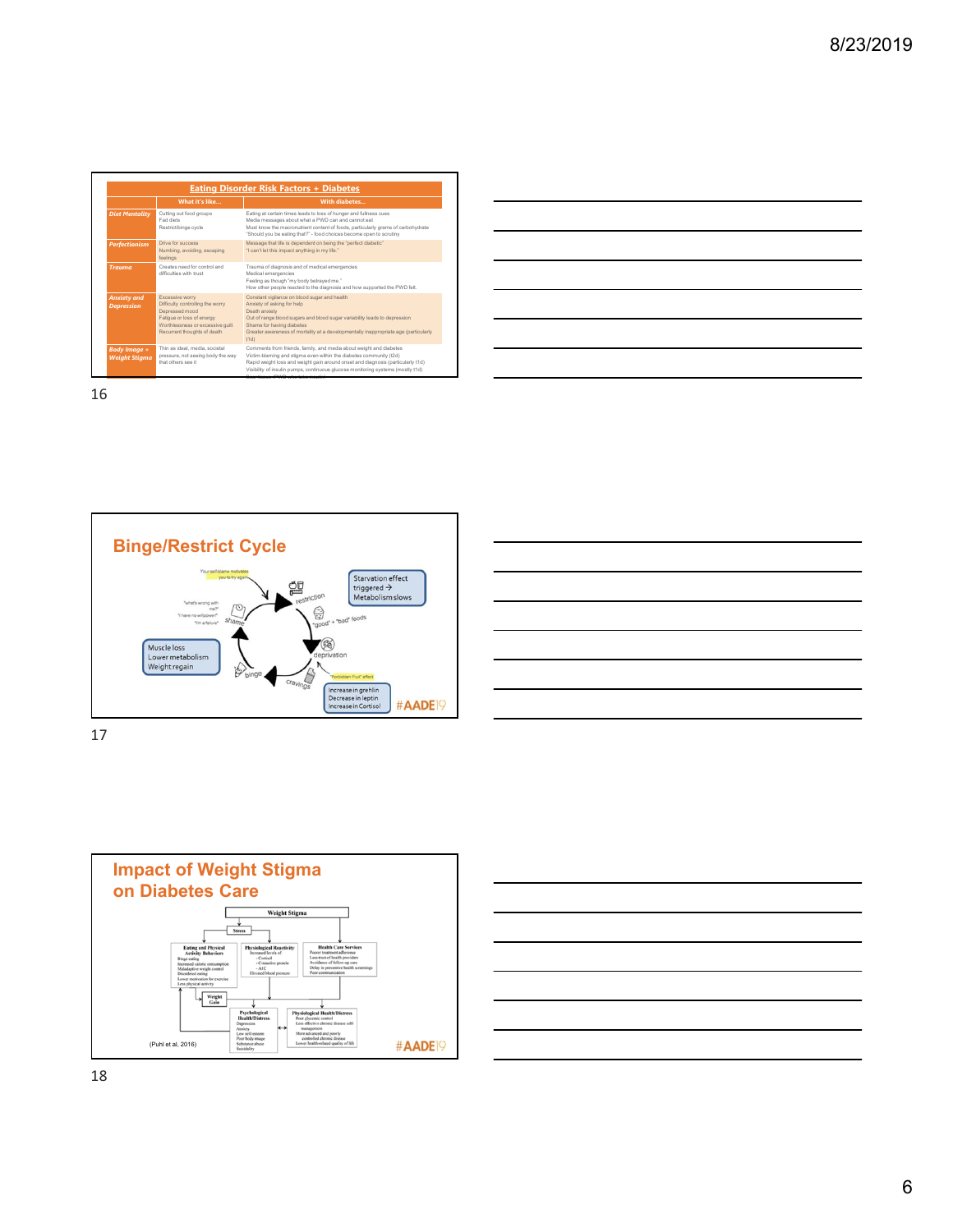



19



20

#### **Healthism**

"Healthism is a belief system that sees health as the property and responsibility of an individual and ranks the personal pursuit of health above everything else, like world peace or being kind. It ignores the impact of poverty, oppression, war, violence, luck, historical atrocities, abuse and then environment from traffic, pollution to clean water and nuclear contamination and so on. It protects the status quo, leads to victim blaming and privilege, increases health inequalities and fosters internalized oppression." - Lucy Aphramor

#AADE<sup>19</sup>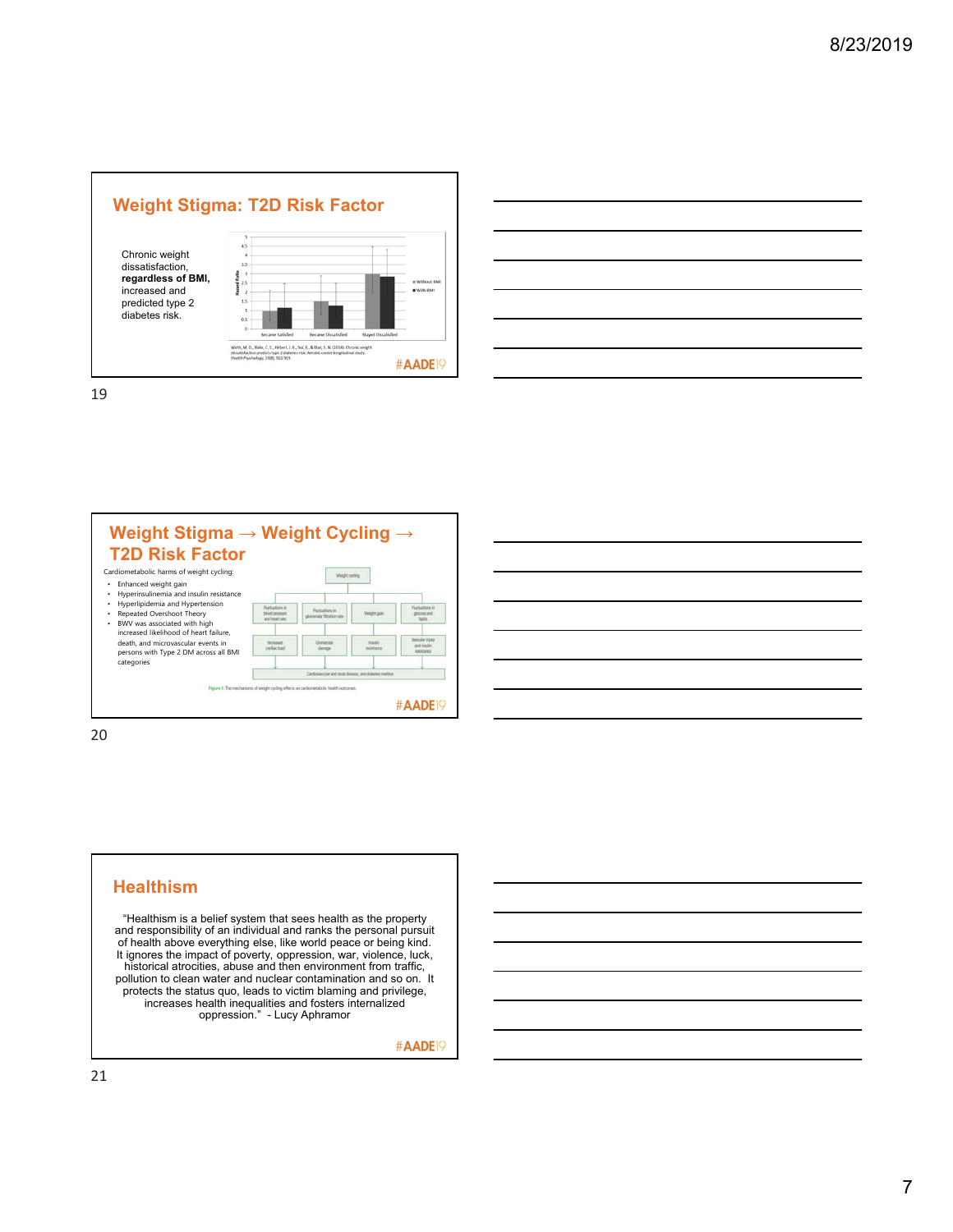# **Healthism → Diabetes Stigma**

- A majority of patients with type 1 or type 2 diabetes using an online survey reported stigma (76% in type 1 and 52% in type 2, higher in • Ignoring environmental factors
- type 2 using insulin) Experience of stigma disproportionately affects those with a higher BMI, higher A1c, and poorer self-reported blood glucose control, suggesting that those who need most help are also those most affected by stigma





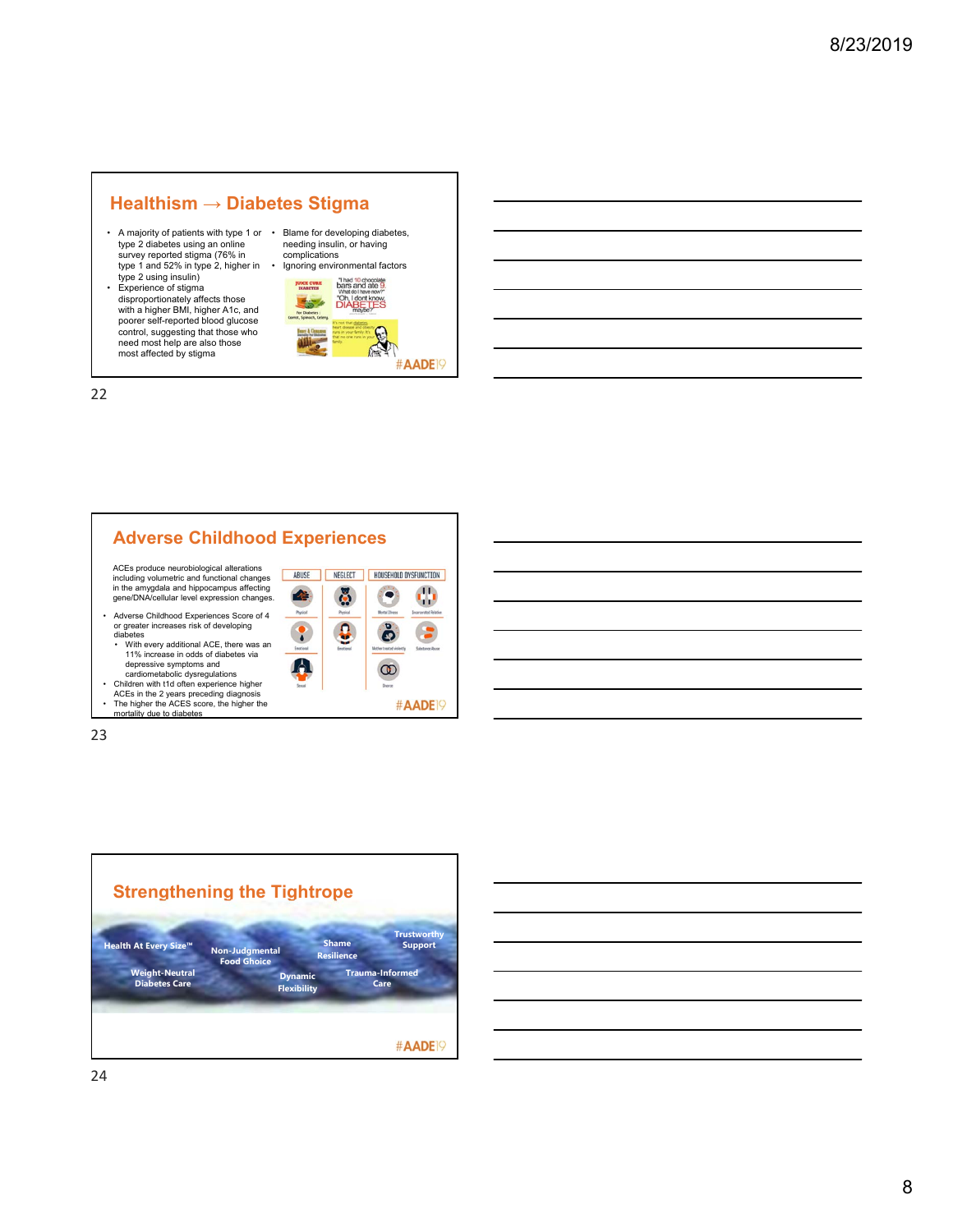## **Health at Every Size™ (HAES™)**

- **1. Weight Inclusivity:** Accept and respect the inherent diversity of body shapes and sizes
- **2. Health Enhancement:** Support health policies that improve and equalize access to information and services
- 
- **3. Respectful Care:** Acknowledge our biases and work to end weight
- discrimination, weight stigma,and weight bias
- **4. Eating for Well-Being:** Promote flexible, individualized eating based on hunger, satiety, nutritional needs and pleasure
- **5. Life-Enhancing Movement:** Support physical activities that allow people of all sizes, abilities, and interests to engage in enjoyable movement

#AADE<sup>19</sup>

25





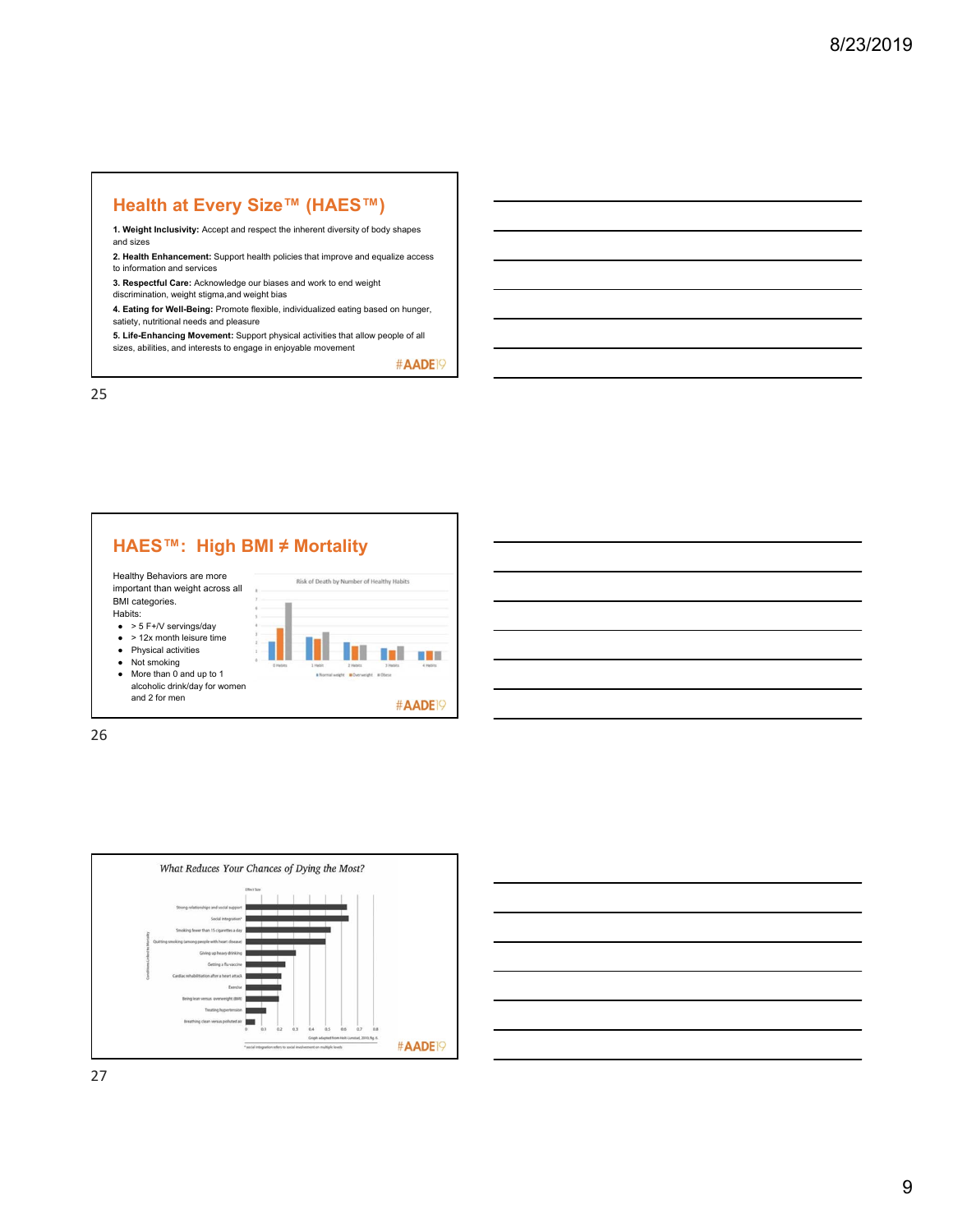## **Weight-Neutral Diabetes Care (WNDC)**

**Focuses on establishing self-care behaviors. It DOES NOT promote restriction, endorse unsustainable exercise, or encourage disordered eating as a way to "get healthy."**

- Focus on Healthy Behaviors instead of Weight Loss Refrain from blame
- 
- Change Dehumanizing Language Say, "Person in a Larger Body." Only use the term "fat" if the term has been chosen by the client and has been neutralized.
- Eliminating use of overweight/obese. Create an Inclusive Space
	- Remove posters and brochures that fear monger or shame about obesity or imply
	- that weight loss is a cure-all Have adequate seating and clinical equipment for larger bodies Have education materials represent all bodies #AADE<sup>19</sup>

28

#### **WNDC:** *Behaviors* **Reduce Diabetes Risk**

- Dietary quality and physical activity can postpone diabetes development independently of weight change (Malmo Sweden 5 year follow up)
- Dietary intervention, exercise and both dietary intervention and exercise reduced the risk of diabetes development in people with impaired glucose tolerance, independent of weight status or weight change (China, 6 year ollow up)
- Quoted in a systematic analysis by Hu (2007) Physical activity reduced DM2 incidence significantly in studies of adults in USA, Malta, Britain, Sweden, Finland, Japan
- 33% reduced incidence in women who do vigorous exercise once a week vs never (Nurses Health Study, 87000 women, 8 yr follow up) #AADE

29

#### **WNDC Results** • Weight stability (at 5 yrs) • Improved biochemical markers (Cholesterol, blood sugar, blood pressure, CRP) Sustained healthy behaviors • Improvement in: • Disordered eating patterns • Dietary quality • Psychological states • Self esteem **Francisco Communist Communist Communist Communist Communist Communist Communist Communist Communist Communist Communist Communist Communist Communist Communist Communist Communist Communist Communist Communi**



#AADE<sub>19</sub>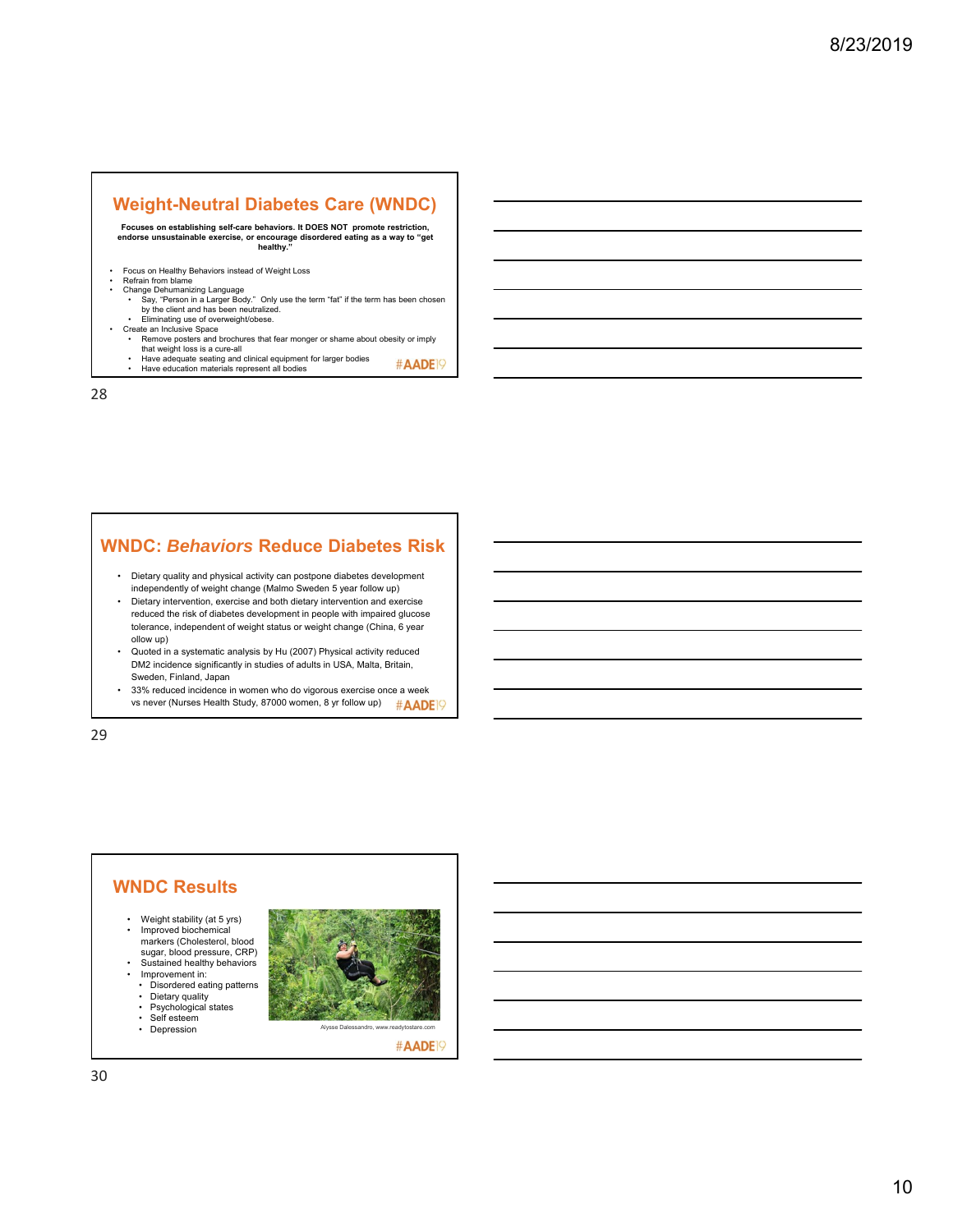#### **Non-Judgemental Food Choice**

- Using food neutral language will lessen shame and increase self-efficacy
- All foods fit no good foods or bad foods
- Unconditional permission to eat uses these two phrases to help people develop non-judgemental curiosity • I can have it if I want it.
	-
	- Does my body feel like it?

#AADE<sup>19</sup>

31

## **Non-Judgemental Food Choice**

Example of Non-judgemental choice:<br>  $\bullet$  Good food/bad food mentality. Pancakes<br>  $\text{made} \rightarrow \text{parcakes}$  are carbs  $\rightarrow \text{carbs}$ <br>
are bad  $\rightarrow \text{pancakes}$  are carbs  $\rightarrow \text{carbs}$ <br>
are bad  $\rightarrow \text{1}$  can never have pancakes<br>
again  $\rightarrow$  "Bing ● Non-judgemental/food neutral: carbs are supposed to raise my blood sugar, pancakes when eaten alone increase more than I'd like, maybe I'll use strategies to lessen this (combine with protein, review carb count, insulin dose timing, listen to hunger fullness cues)



#AADE<sup>19</sup>

32

#### **Flexibility in Diabetes Management**

#### **Diabetes management is not static.**

The same food, insulin, or activity could yield different blood sugars and different results each time, each day

Important for the individual to learn their body's response to food, activity, stress, and insulin. This can be achieved by safely experimenting, observing, and creating a repertoire of responses

• Ex: "Rule of 15" to treat low blood sugars

Because food and diabetes management is dynamic, we cannot assign black and white values to them.

• Ex. "Eating a pancake made my blood sugar go up, therefore pancakes must be bad"

#AADE<sup>19</sup>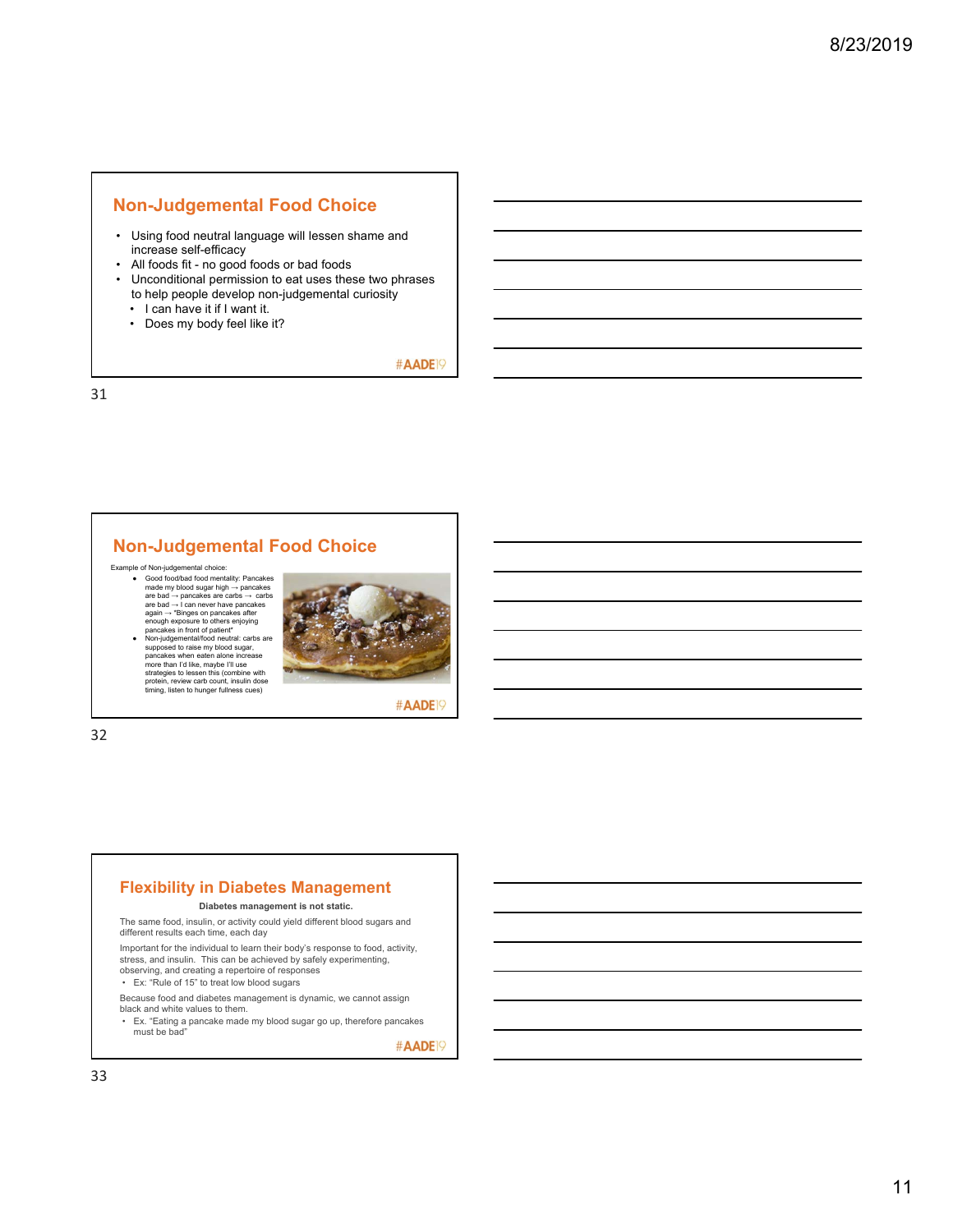## **Elements of Shame Resilience (Brown, 2012)**

- 
- Speaking Shame ✔<br>• Defining Shame ✔<br>• Comparing Self-Conscious Affects ✔
	-
	-
	-
- Recognizing Shame Identifying Shame Triggers Physiological Signs of Shame Understanding Shields and Armor
- Critical Awareness (of Fat Phobia, Diet Culture, etc.) ✔ Self-Compassion
- 
- Empathy + Vulnerability

#AADE<sup>19</sup>

34

| <b>Recognizing Shame:</b><br><b>Identifying Shame Triggers</b>                                                                                                                   |                                                                                                                                                                                                                                                     |                                                                                                           |
|----------------------------------------------------------------------------------------------------------------------------------------------------------------------------------|-----------------------------------------------------------------------------------------------------------------------------------------------------------------------------------------------------------------------------------------------------|-----------------------------------------------------------------------------------------------------------|
| HOW I want to be seen                                                                                                                                                            | HOW I don't want to be seen                                                                                                                                                                                                                         | Where do these identities<br>come from?                                                                   |
| - responsible<br>- "Nothing gets in my way.<br>- Take good care of mysel<br>$-$ resilient<br>$-$ religible.<br>- "equal" in my relationships<br>(give/take, dippet-giving, etc.) | -unreliable, irresponsible, etc.<br>- "Just making excuses.<br>- Marina too bee of a cleal<br>of something some changes.<br>-asking for helph when I<br>could've done that muself.<br>or when I "clichet you it."<br>- a burden, a drag, "too much" | If I go through life trying to<br>ensure that I am or am not<br>seen in these ways, the<br>price I pay is |
| - "This isn't my fault.<br>- Strong, yet asking for help.<br>in ways that don't bother                                                                                           | - not taking care of rayself<br>as didens : complications<br>being my fault.<br>that diables is my                                                                                                                                                  | How would my life be<br>different if I risked being<br>seen in these ways?                                |
| - healthy (physically, emotorally, etc.)                                                                                                                                         | identity<br>- buidens                                                                                                                                                                                                                               | #AADE                                                                                                     |

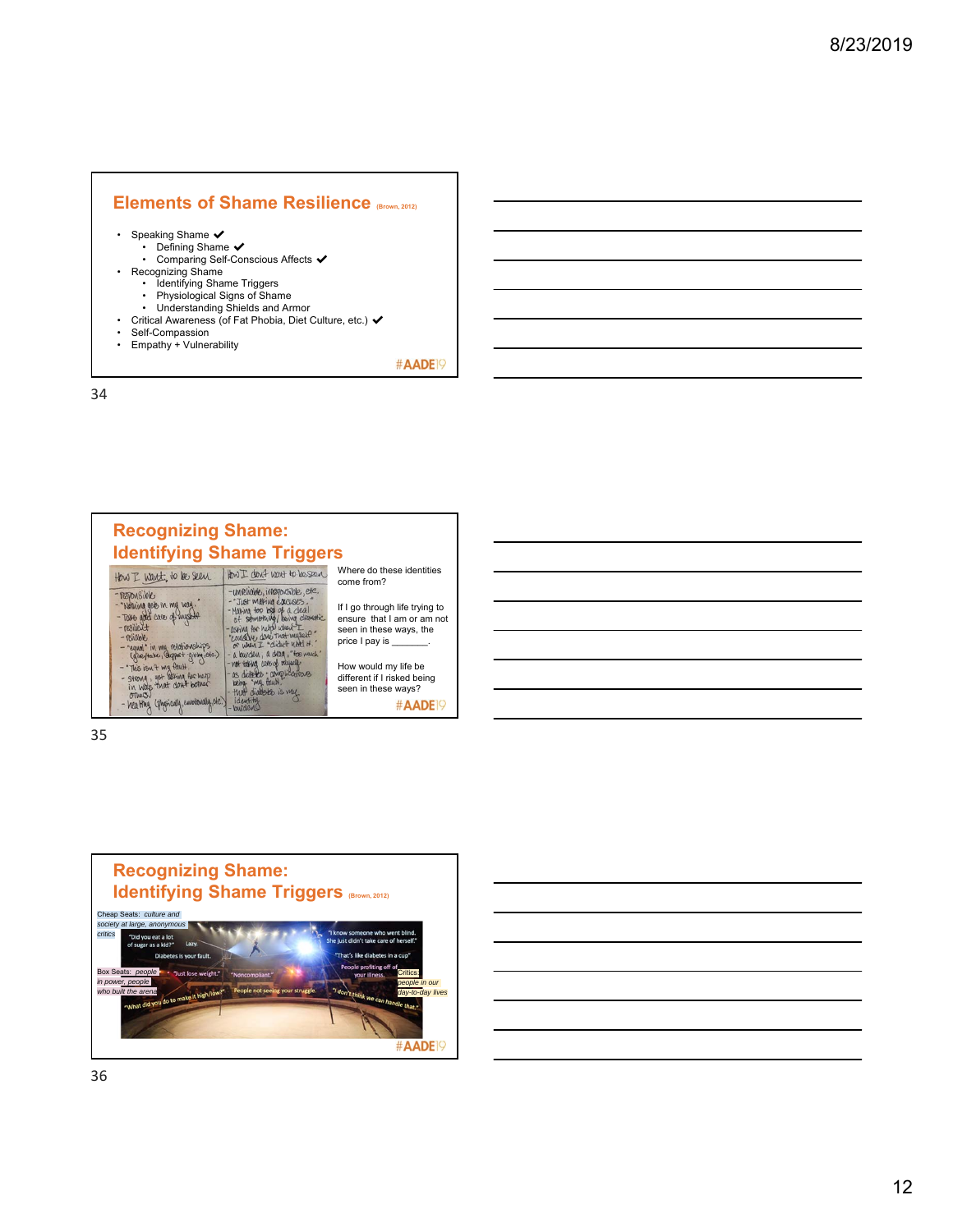

"Affect regulation and attachment brain circuitry are negatively impacted by regular and prolonged shame states. With neglect, rejection, and 'shunning,' the amygdala understands relationships to be unsafe." -Shelley Uram, MD

#### #AADE<sup>19</sup>







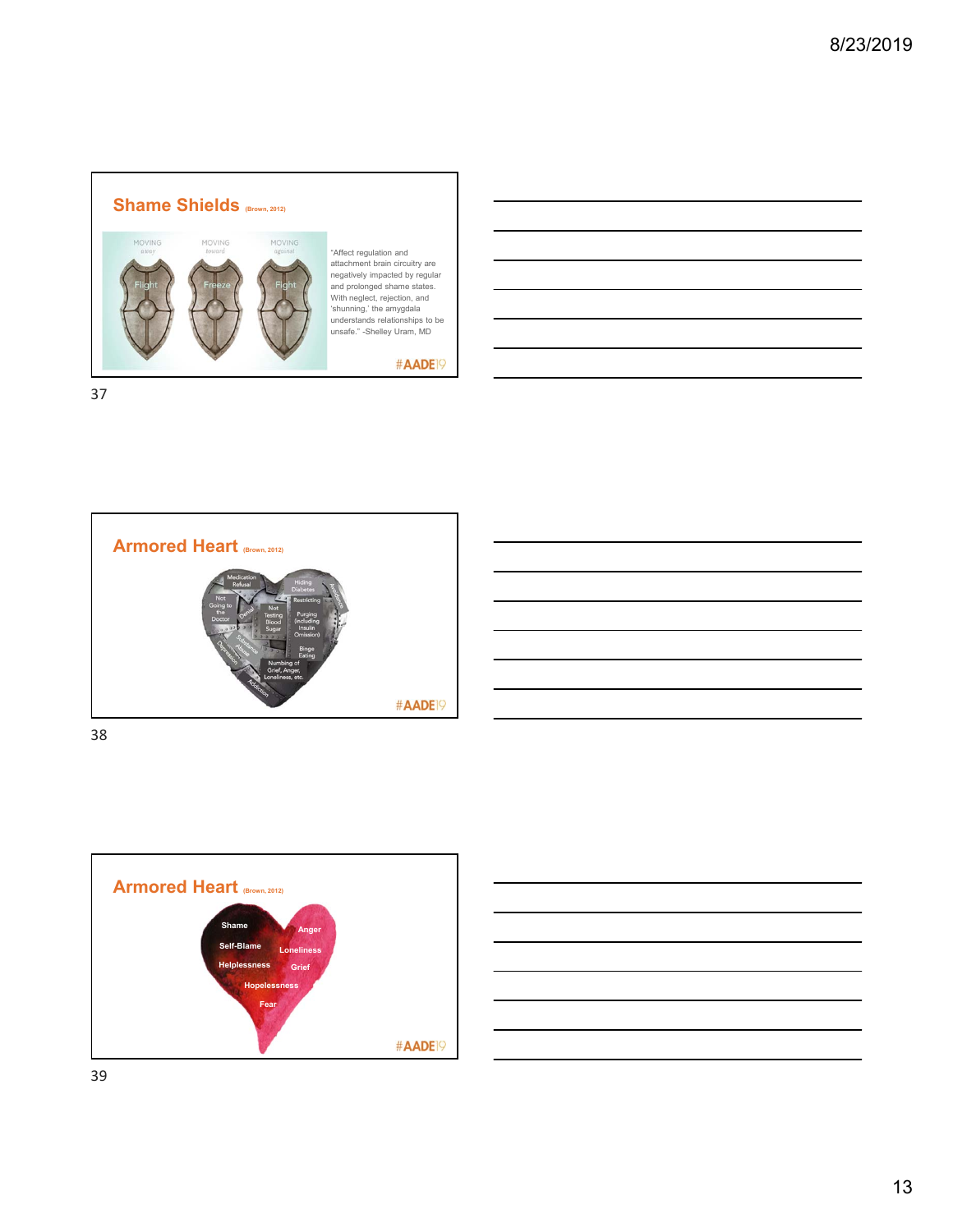









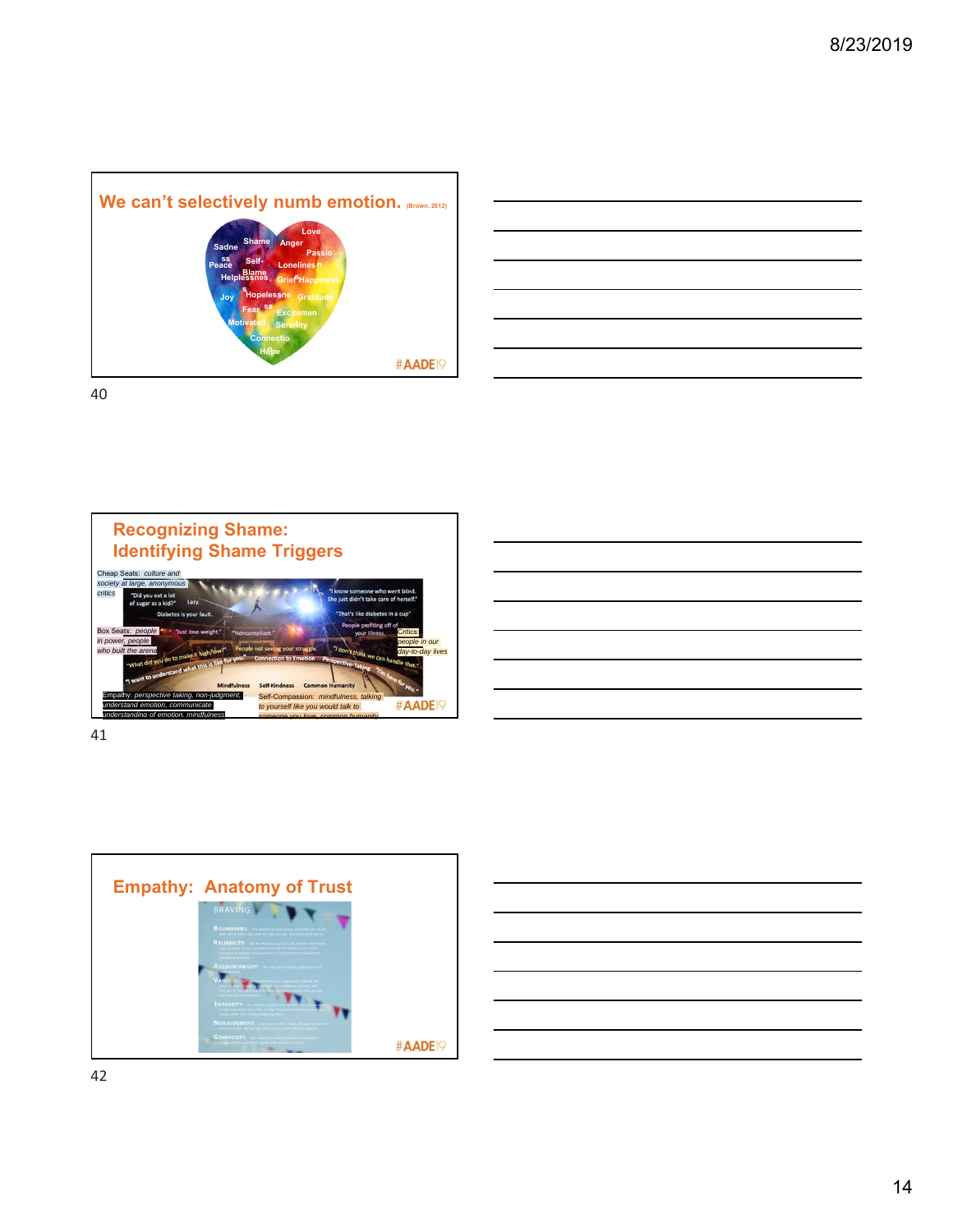| <b>Avoiding Vulnerabil</b> |                   |                                                                                                                                       |                     |
|----------------------------|-------------------|---------------------------------------------------------------------------------------------------------------------------------------|---------------------|
|                            |                   |                                                                                                                                       |                     |
| At least                   |                   |                                                                                                                                       |                     |
|                            |                   |                                                                                                                                       |                     |
|                            |                   |                                                                                                                                       |                     |
|                            |                   |                                                                                                                                       |                     |
|                            |                   |                                                                                                                                       | #AADE <sub>19</sub> |
|                            | <b>One-Upping</b> | Sympathy and Sympathy Seeking<br>No one understands<br><b>Judgement instead of Curiosity</b><br><b>Using Shame to Change Behavior</b> |                     |

43